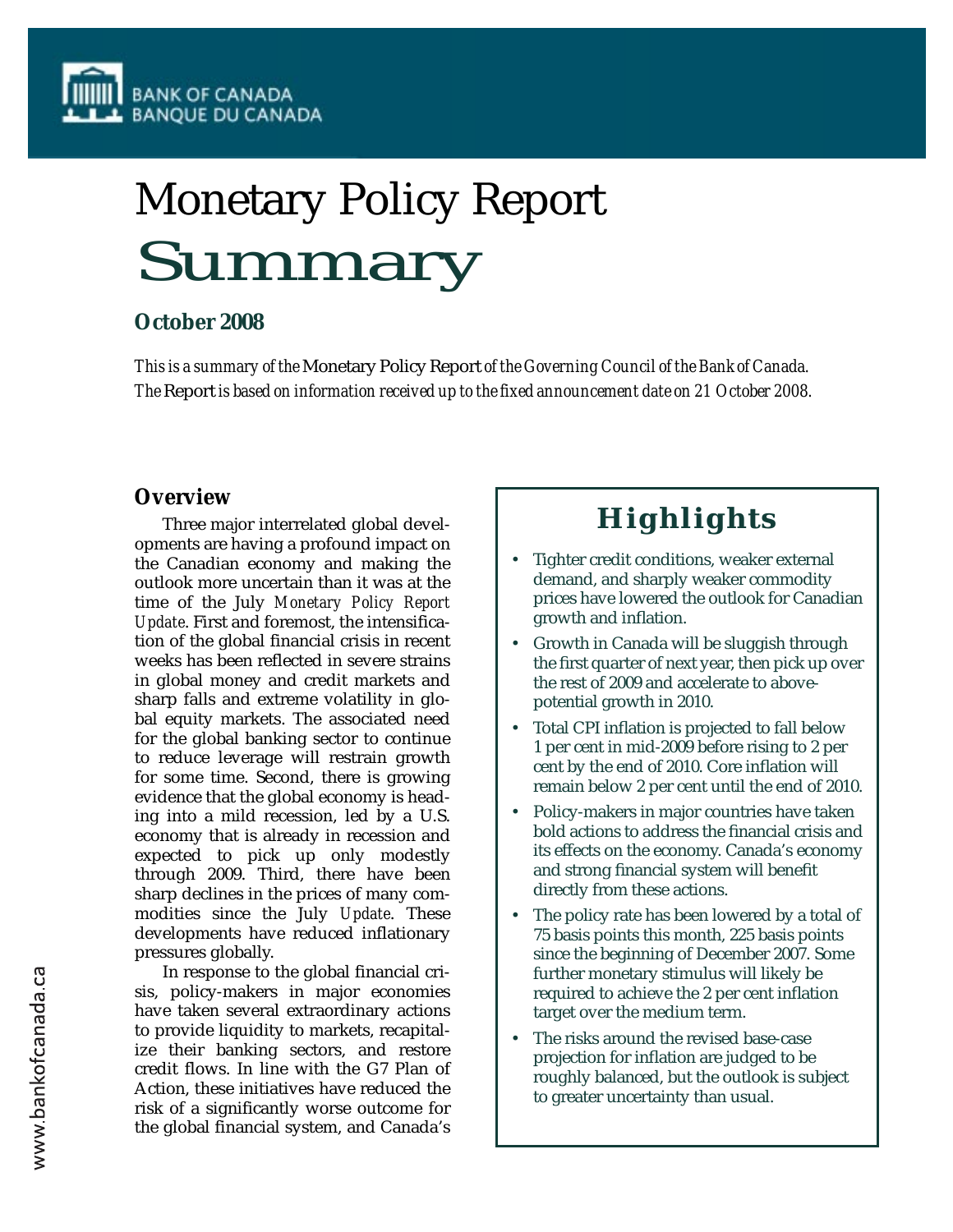economy and strong financial system will benefit directly. Nonetheless, the deleveraging of the global financial system will take some time to complete, and will involve a larger and more persistent tightening of credit conditions than was assumed in July.

Given these developments, the projection for the Canadian economy has been revised down considerably for 2008 and 2009. However, uncertainty around the Bank's base-case projection for growth and inflation in Canada is much greater than normal, given the unsettled conditions in global financial markets and the rapid deceleration of global growth. The weaker outlook for global demand will increase the drag on the Canadian economy coming from exports. Lower commodity prices will also dampen the outlook, working through a deterioration in Canada's terms of trade to moderate domestic demand growth. The marked tightening in Canadian credit conditions in recent weeks will restrain business and housing investment. As a result, economic activity in Canada is projected to remain sluggish through the first quarter of next year, then to pick up over the rest of 2009 and to accelerate to above-potential growth in 2010, supported by improving credit conditions, the lagged effects of monetary policy actions, and stronger global growth. The recent sizeable depreciation of the Canadian dollar will also provide an important offset to the effects of weaker global demand and lower commodity prices. Overall, the Bank projects average annual growth in real GDP of 0.6 per cent in 2008 and 2009, rising to 3.4 per cent in 2010.

The growth of potential output has been slower than previously anticipated, owing to anemic productivity growth that has been only partially offset by a largerthan-expected increase in the supply of labour. The Bank has lowered its estimate for the growth of potential output to 2.3 per cent in 2008, and assumes a gradual rise to 2.5 per cent by 2010.



The Canadian economy is judged to have moved into slight excess supply in the third quarter of 2008. This excess supply is expected to build through to the end of 2009, and is not projected to be fully eliminated until the start of 2011. With growing slack in the economy, and a lower assumed path for commodity prices, inflation pressures in Canada are projected to ease significantly relative to the July *Update*. Core inflation is projected to remain below 2 per cent until the end of 2010. Assuming oil prices in a range of US\$81 to US\$88 per barrel, consistent with recent futures prices, total CPI inflation should peak in the third quarter of 2008, and is projected to fall below 1 per cent in mid-2009 before returning to the 2 per cent target by the end of 2010.

In light of diminished inflationary pressures, the Bank of Canada lowered its policy interest rate by 50 basis points on 8 October, acting in concert with other major central banks. This extraordinary action, together with a 25-basis-point reduction on 21 October, brings the cumulative reduction in the target for the overnight rate to 75 basis points since the Bank's last fixed announcement date. These actions provide timely and significant support to the Canadian economy. The cumulative reduction in the Bank's policy rate since the beginning of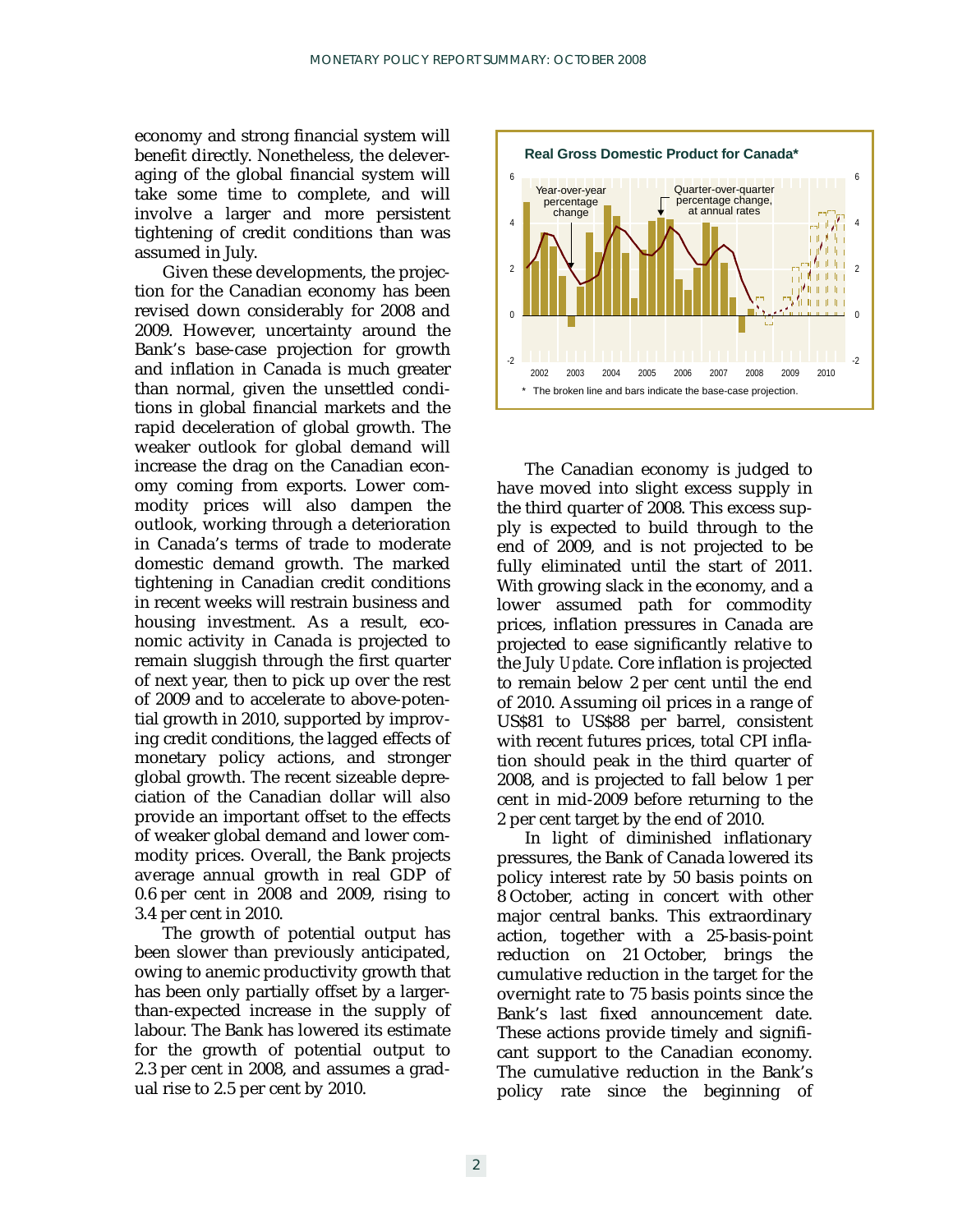

December 2007 is now 225 basis points. In line with the new outlook, some further monetary stimulus will likely be required to achieve the 2 per cent inflation target over the medium term.

The Bank judges that the risks are roughly balanced around its revised basecase projection for inflation in Canada—a base case that now incorporates the recent intensification of the global financial crisis, a mild global recession, and the measures that have been taken to resolve the crisis. The evolution of the financial crisis, its impact on the global economy, and the timing of the effect of the various extraordinary measures being taken to address it pose significant risks to the inflation projection on both the upside and the downside.

## **Recent Developments**

The global economy is entering into a mild recession, owing largely to tighter credit conditions related to ongoing dislocations in global financial markets and the lagged effect of past increases in commodity prices. The slowdown which originated in the United States is now being felt across

industrial countries and, to a lesser extent, in emerging markets. While U.S. economic growth was stronger than expected in the first half of the year, more recently the economy has decelerated much more rapidly than expected, and is now judged to be in recession. The slowing global growth has led to a sharp decline in the prices of many commodities, especially energy products, and these prices remain volatile.

Canadian economic growth has slowed abruptly this year as export volumes fell and final domestic demand decelerated noticeably. Spending related to pent-up demand for houses and some durables appears to have been largely completed. The level of real GDP declined over the first half of 2008, and available data suggest that real GDP grew at an annual rate of 0.8 per cent in the third quarter.

Indicators of capacity pressures are mixed. Overall, the Governing Council judges that the economy moved into slight excess supply in the third quarter of 2008.

The core rate of inflation edged up to 1.7 per cent in August, due mainly to the effect of higher food prices. Total inflation rose to 3.5 per cent in August, reflecting the additional impact of higher crude oil prices. The Bank judges that inflation expectations over the policy horizon are well anchored on the 2 per cent inflation target.

## **Financial Developments**

The global financial turmoil that began in the summer of 2007 has become the deepest, broadest, and most persistent financial crisis in decades. Liquidity has contracted sharply as risk aversion has risen abruptly, and credit spreads have reached unprecedented levels. The growing difficulty of raising capital and credit, the increased cost of borrowing, and the related effects on confidence are all contributing to the global economic slowdown. In response,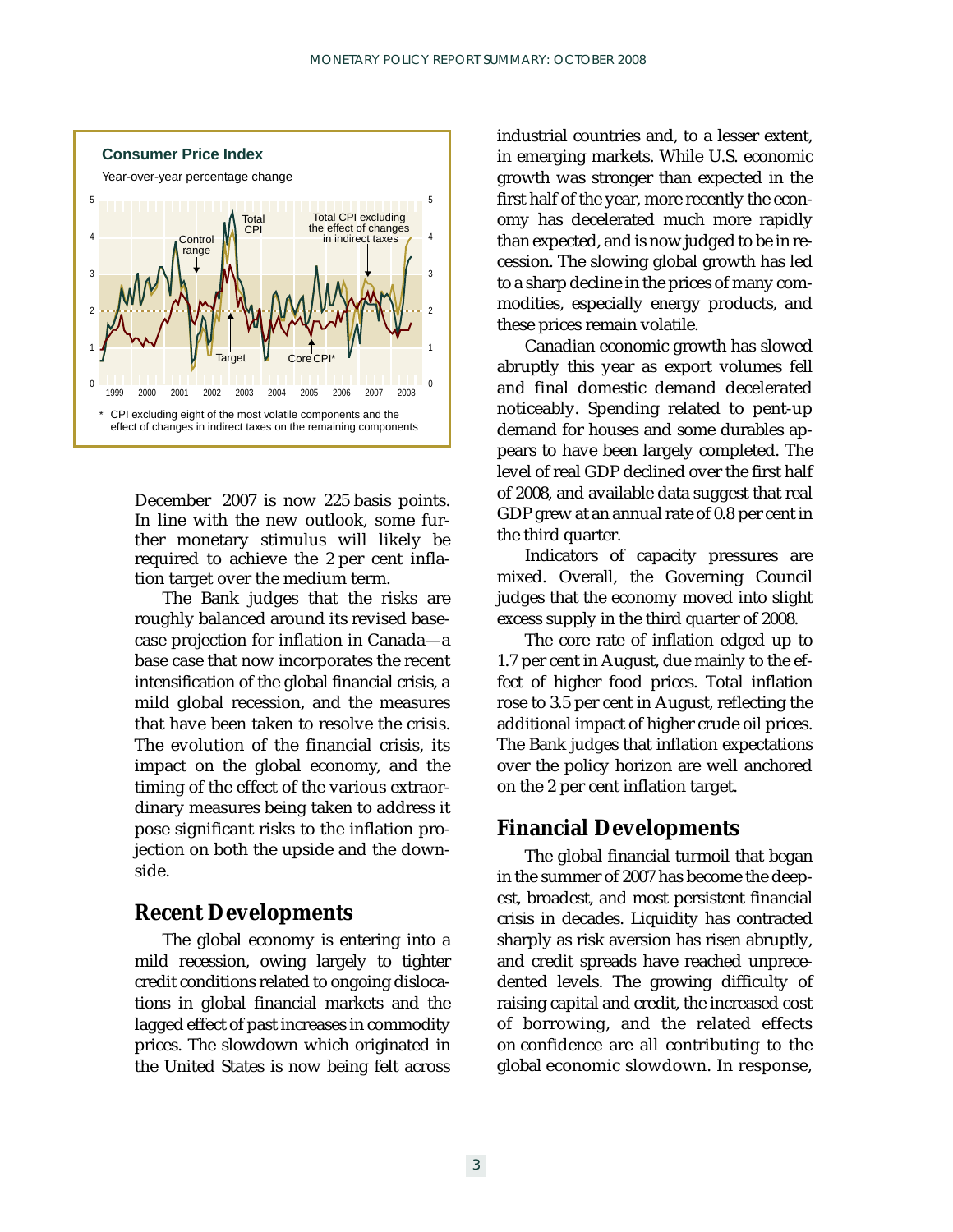governments and central banks in major countries have taken extraordinary steps to stabilize the financial system and limit further negative feedback into the real economy. The G7 Plan of Action, announced on 10 October, provides an important foundation for stabilizing markets and restoring credit flows.

Despite the healthy position of Canadian financial institutions, the global financial crisis has led to a substantial tightening of credit conditions in Canada. Borrowing spreads for financial and non-financial firms have risen sharply since the July *Update*, and access to credit has become severely impaired. Borrowing spreads are also higher for households, but there is little indication so far that non-price conditions are being tightened. Growth in household credit is expected to moderate as housing prices decline modestly and real income growth decelerates.

The Canadian dollar has depreciated sharply in recent weeks, reflecting a substantial pullback in commodity prices, the weaker outlook for the Canadian economy, and portfolio adjustments resulting from financial dislocations.

## **Prospects for Growth and Inflation**

The Bank's base-case projection for Canadian growth and inflation assumes that the Canadian dollar will average 85 cents U.S., close to its current level, that energy prices will evolve in a manner consistent with recent prices in futures markets, that the G7 Plan of Action will stabilize global financial markets, and that credit conditions in Canada will gradually improve over time. The global economy is projected to grow by less than 3 per cent in 2009—a pace that most economists would term recessionary—owing largely to tighter credit conditions that are more persistent and

| Summary of the Base-Case Projection <sup>a</sup>  |            |              |              |             |             |             |             |
|---------------------------------------------------|------------|--------------|--------------|-------------|-------------|-------------|-------------|
|                                                   | 2008       |              |              |             | 2009        |             | 2010        |
|                                                   | Q1         | Q2           | Q3           | Q4          | H1          | H2          |             |
| Real GDP<br>(quarter-over-<br>quarter percent-    | $-0.8$     | 0.3          | 0.8          | $-0.4$      | 0.4         | 2.2         | 4.4         |
| age change) <sup>b</sup>                          | $(-0.3)$   | (0.8)        | (1.3)        | (1.8)       | (2.8)       | (3.2)       | (3.4)       |
| Real GDP<br>(year-over-year<br>percentage         | 1.6        | 0.7          | 0.3          | $\Omega$    | 0.2         | 1.0         | 3.4         |
| change)                                           | (1.7)      | (0.9)        | (0.6)        | (0.9)       | (1.9)       | (2.8)       | (3.3)       |
| Core inflation<br>(year-over-year<br>percentage   | 1.4        | 1.5          | 1.6          | 1.8         | 1.7         | 1.6         | 1.9         |
| change)                                           | (1.4)      | (1.5)        | (1.5)        | (1.8)       | (1.9)       | (2.0)       | (2.0)       |
| <b>Total CPI</b><br>(year-over-year<br>percentage | 1.8        | 2.3          | 3.4          | 2.6         | 1.7         | 1.0         | 1.9         |
| change)                                           | (1.8)      | (2.2)        | (3.8)        | (4.1)       | (3.6)       | (2.0)       | (2.0)       |
| <b>WTI<sup>c</sup></b><br>(level)                 | 98<br>(98) | 124<br>(124) | 119<br>(141) | 82<br>(142) | 82<br>(143) | 84<br>(142) | 87<br>(141) |

a. Numbers in parentheses are from the July Monetary Policy Report

b. For half and full years, the number reported is the average of the respective quarter-to-quarter percentage growth at annual rates. c. Assumption for the price of West Texas Intermediate crude oil (US\$

per barrel), based on an average of futures contracts over the two weeks ending 17 October 2008.

more pervasive across countries than assumed earlier this year. The weaker outlook for global growth means that the assumed path for commodity prices is also lower than before.

These global developments have weakened the near-term outlook for the Canadian economy. As a result, the Bank's basecase projection for the Canadian economy is considerably lower in the second half of 2008 and through 2009 than the projection in the July *Update*. On an average annual basis, the economy is projected to grow by 0.6 per cent in both 2008 and 2009, and by 3.4 per cent in 2010. Export volumes are projected to fall further, but with imports expected to grow more slowly, the drag from net exports will be smaller than projected in July. Growth in final domestic demand is expected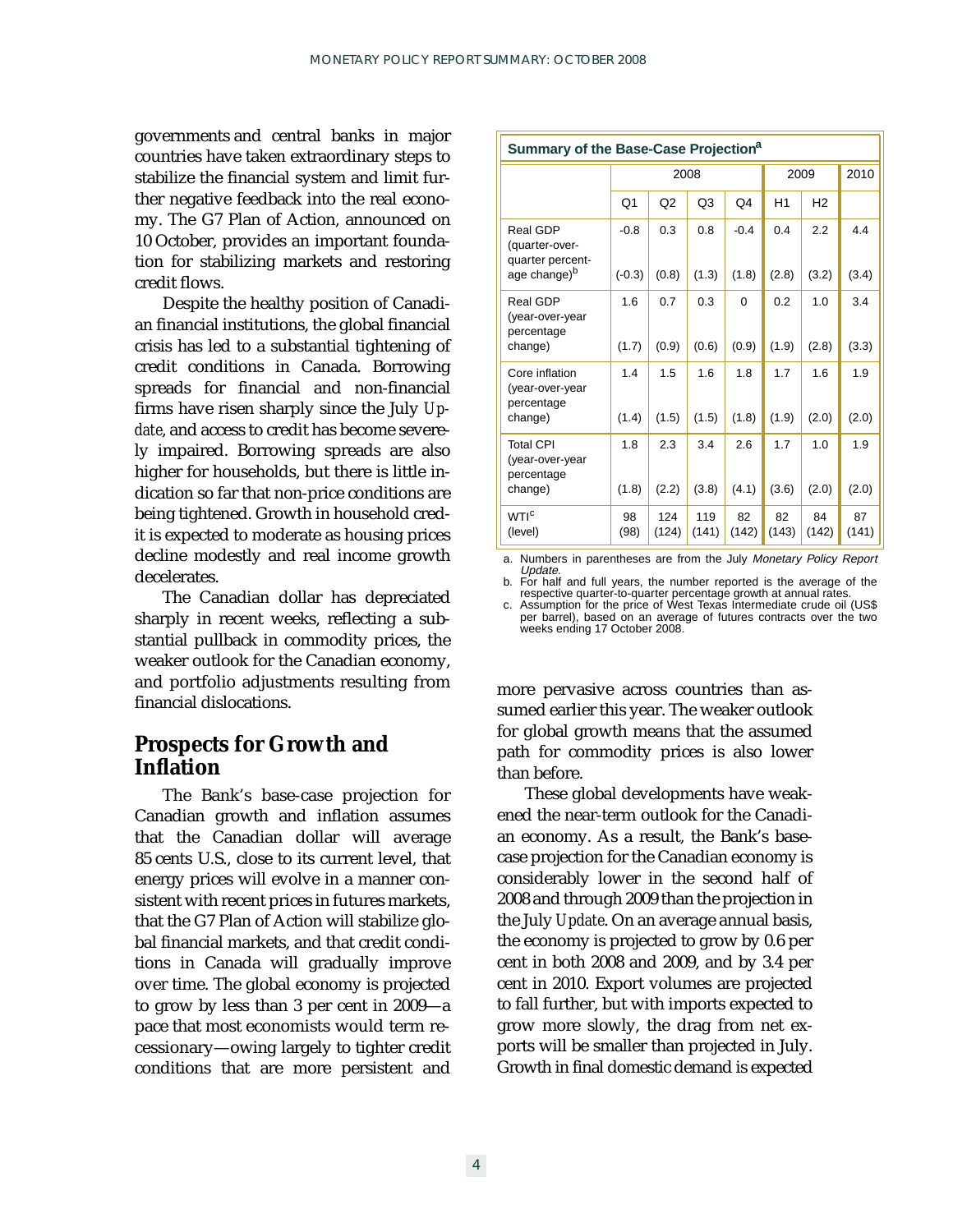to be subdued until late 2009, reflecting lower projected real income growth related to the recent reversal in commodity prices and the slowdown in housing investment. Business investment is also expected to decrease on account of slowing global growth, tight credit conditions, and a high level of uncertainty.

Below-potential growth will result in increased excess supply in the economy through 2009. But with a return to more normal financial conditions and with the stimulus provided by accommodative monetary policy, business and household spending should strengthen further in 2010. Exports are also expected to increase in 2010 as the U.S. economy recovers. Economic slack is projected to start being absorbed in 2010, such that the economy returns to full capacity early in 2011.

Despite the earlier reductions in automobile prices falling out of the year-overyear calculations, there will be downward pressure on core inflation coming from the presence of excess supply in the economy and modest reductions in housing prices. Accordingly, core inflation is projected to decline from 1.8 per cent in the fourth quarter of this year to 1.5 per cent in mid-2009. As excess supply diminishes, and with some upward pressure expected from import prices, core inflation should return to 2 per cent by the end of 2010.

The outlook for total CPI inflation has been lowered, largely reflecting the decline in energy prices. With the price of crude oil assumed to follow the path indicated by recent futures prices, total inflation is projected to fall below 1 per cent in mid-2009. With inflation expectations well anchored and with aggregate supply and demand returning to balance, total inflation is expected to return to the 2 per cent target towards the end of 2010.

The Bank of Canada's *Monetary Policy Report* is published semi-annually in April and October. Regular *Updates* are published in July and January. Copies of the full *Report*, the *Summary*, and the *Update* may be obtained by contacting Publications Distribution, Communications Department, Bank of Canada, Ottawa, Ontario, Canada K1A 0G9.

> Telephone: 613 782-8248; toll free in North America: 1 877 782-8248; email: publications@bankofcanada.ca; or visit our website: www.bankofcanada.ca